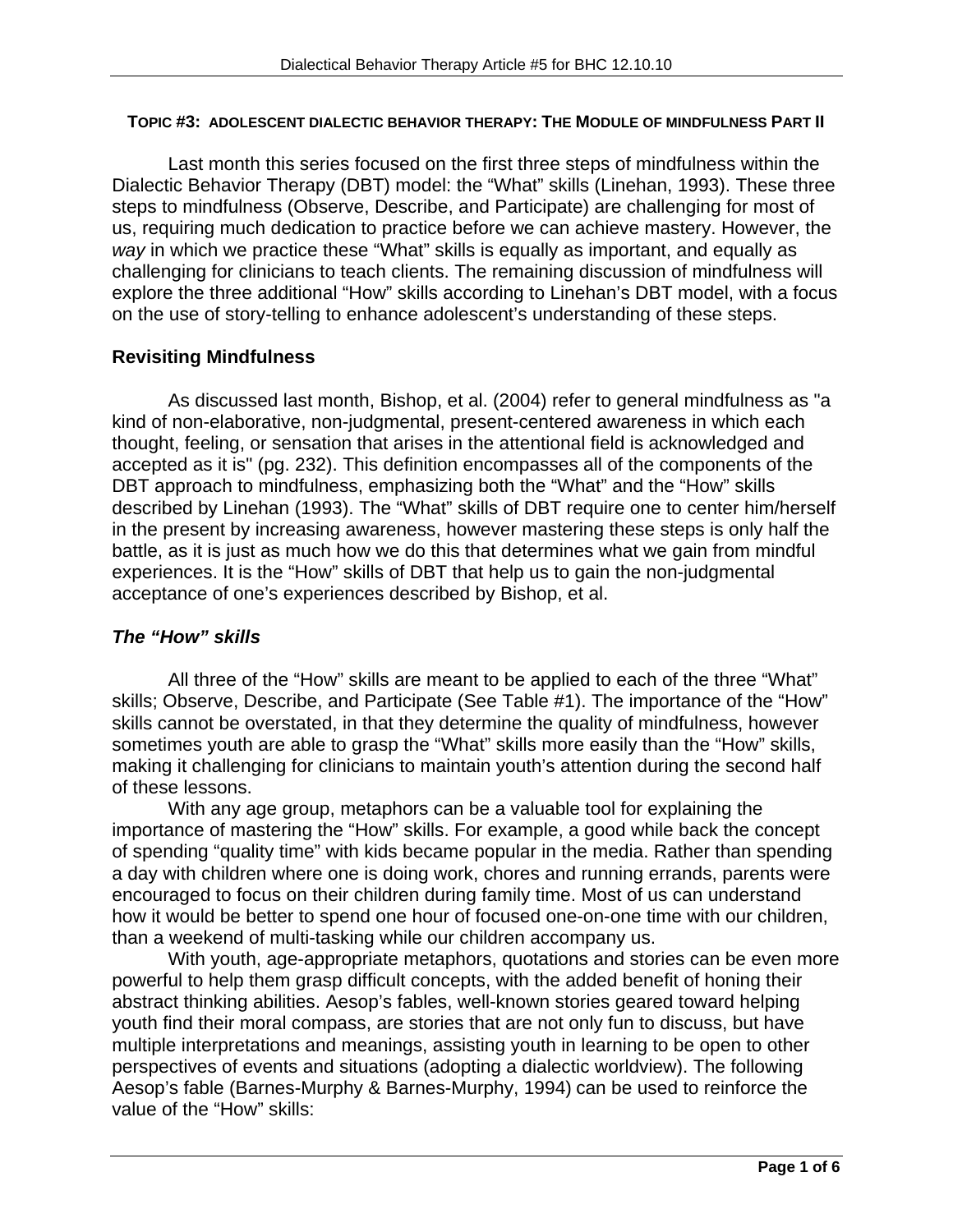#### THE BUNDLE OF STICKS AT SEA

ome travelers interrupted their journey to look out to sea at what they took to be a great ship. As it sailed slowly inland, the the travelers agreed that it was, in fact, not a ship but a boat. They watched as it gradually drifted onto the beach and saw that they had been wrong again. Disappointed, they complained to one another, "We have wasted all this time watching a bundle of sticks."

Illustration #1: Aesop's fable as illustrated and interpreted by Barnes-Murphy & Barnes-Murphy (1994)

 Although there are always multiple interpretations to artistic expression, this fable may be used to illustrate the idea of observing, describing and participating in a judgmental and ineffective way, or in a way that makes our situation more problematic. Suppose I am practicing observing my thoughts and then I decide, "I must be an awful person to have such selfish thoughts". In this case, observing may become a hindrance rather than a benefit. Perhaps that is why the first of the "how" skills we teach is to observe non-judgmentally.

*Non-Judgmentally:* By nature we are all judgmental, and this is a necessary survival skill. Where would we be if we were unable to judge a dark alley as unsafe? Or if we could not judge food we eat as tasty, smells as offensive, or sensations as soothing? In fact, much of the work we do with adolescents centers on our teaching them to use "good" judgment, helping them to make "better" choices for themselves.

 The context of non-judgmental skills in DBT is not to remove all judgment from everything we ever do, but to be non-judgmental in our use of the "What" skills (Linehan, 1993). For example, if we observe our own ideas, and then judge those ideas as better than most people's, we may develop a sense of grandiosity that distances us from others, and detaches ourselves from reality. If we judge ourselves as worse than others, we then develop a low self concept and inaccurate views of ourselves and the world. Similarly, judging our emotions as "good" or "bad", "wrong" or "right", etc., invalidates ourselves, making it difficult for us to tolerate emotions and ultimately, to work through them.

 The value of taking a non-judgmental stance is difficult to convince adolescents of. By nature they can be harshly critical of themselves and others, and have difficulty accepting the concept of "all men are created equal". The following fable is useful in helping them explore the idea of yin and yang, and the dialectic that all human beings are intrinsically "good" and "bad" at the same time:

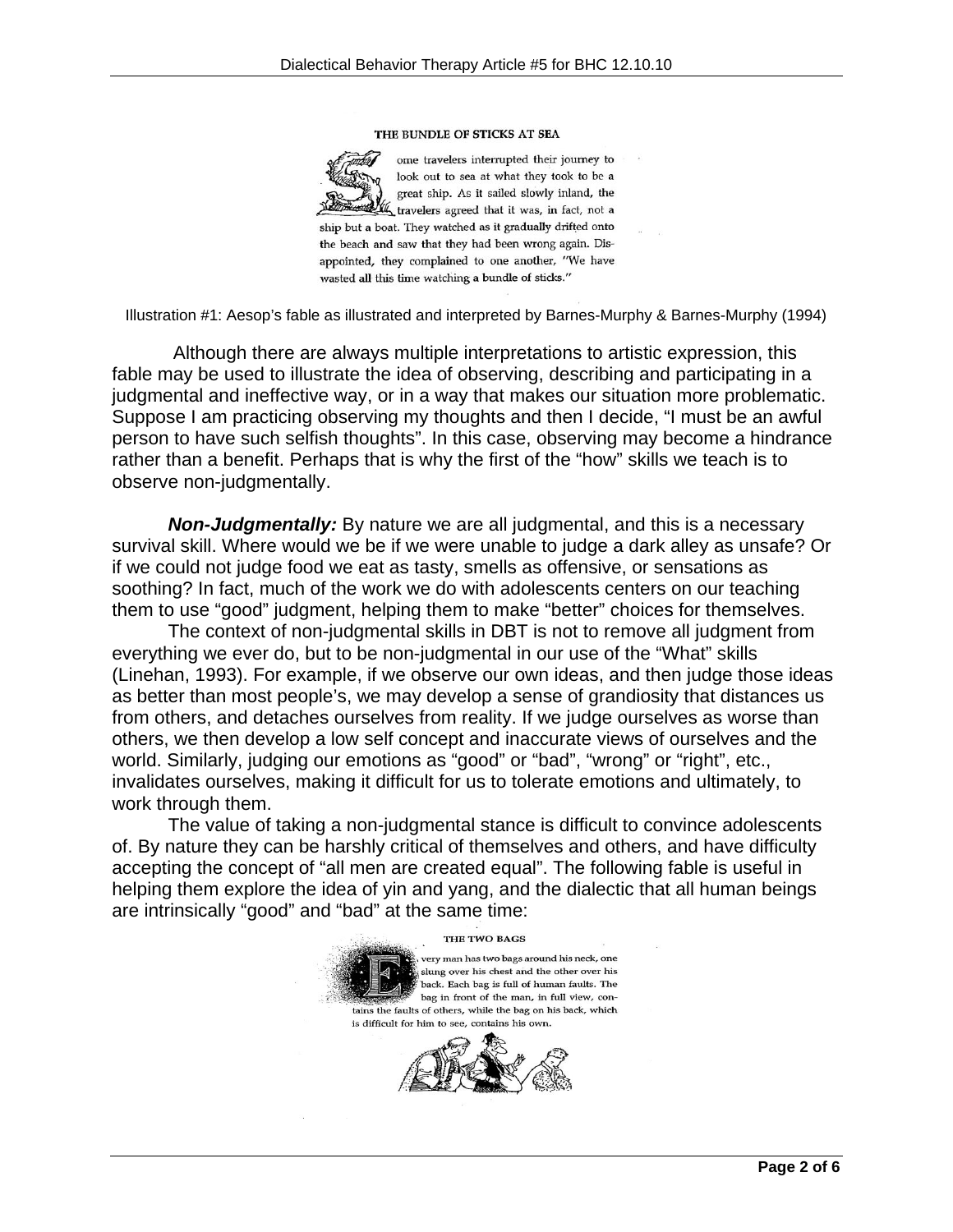Illustration #2: Aesop's fable translated by Barnes-Murphy, & Barnes-Murphy (1994)

Encouraging youth to accept their strengths and their limitations, as well as the strengths and limitations of others is one of the most valuable things we teach in DBT. Among other benefits, this enables youth to increase their self-esteem and sense of control, form and maintain meaningful relationships with others, and face rather than avoid painful emotions and obsessive or distorted thinking.

**One-Mindfully:** Doing one thing in the moment is another difficult concept within our society, and particularly for adolescents who have multiple physical, emotional, and mental changes happening simultaneously. To illustrate the importance of putting all of our attention on one thing at a time, try an exercise where we are asked to use our senses to attend to different experiences at the same time; such as eating a piece of candy while smelling a candle, watching a video, touching a piece of cloth, and listening to music. It is not possible for us to divide our attention equally among all of these experiences; however we can decide to fully attend to **just** the candy, or **just** the candle, etc.

 Youth today are bombarded by information due to the technical advancements of our time, making this another difficult concept to sell. Research on multi-tasking has shown that the more we multi-task, the worse we are at it (Schmid, 2009), and that learning while multi-tasking is not as effective as learning one thing at a time (eSchool News staff and wire service reports, 2006). One-mindfully attending to the moment helps us get the most out of that moment, as the fable below illustrates:

# *THE LIONESS*

A CONTROVERSY prevailed among the beasts of the field as to which of the animals deserved the most credit for producing the greatest number of whelps at a birth. They rushed clamorously into the presence of the Lioness and demanded of her the settlement of the dispute. "And you," they said, "how many sons have you at a birth?" The Lioness laughed at them, and said: "Why! I have only one; but that one is altogether a thoroughbred Lion."

--Translated by Townsend (1999)

We can interpret this fable as emphasizing the concept of quality not quantity. While we can feel good about doing many things in a day, or striving to multi-task every moment of every day, it is truly those of us who can appreciate one thing fully that benefit the most.

*Effectively:* According to Dictionary.com (2010), being effective means that we are "producing the intended or expected result". As described earlier, the intention of each of these steps is not that we simply observe without describing, or that we stop judging entirely in order to be healthy. Ultimately, it's not just mastering all of the steps involved in mindfulness, but being mindful in a way that fits each unique moment. Putting all of the "What" and "How" skills together means that we are being effective.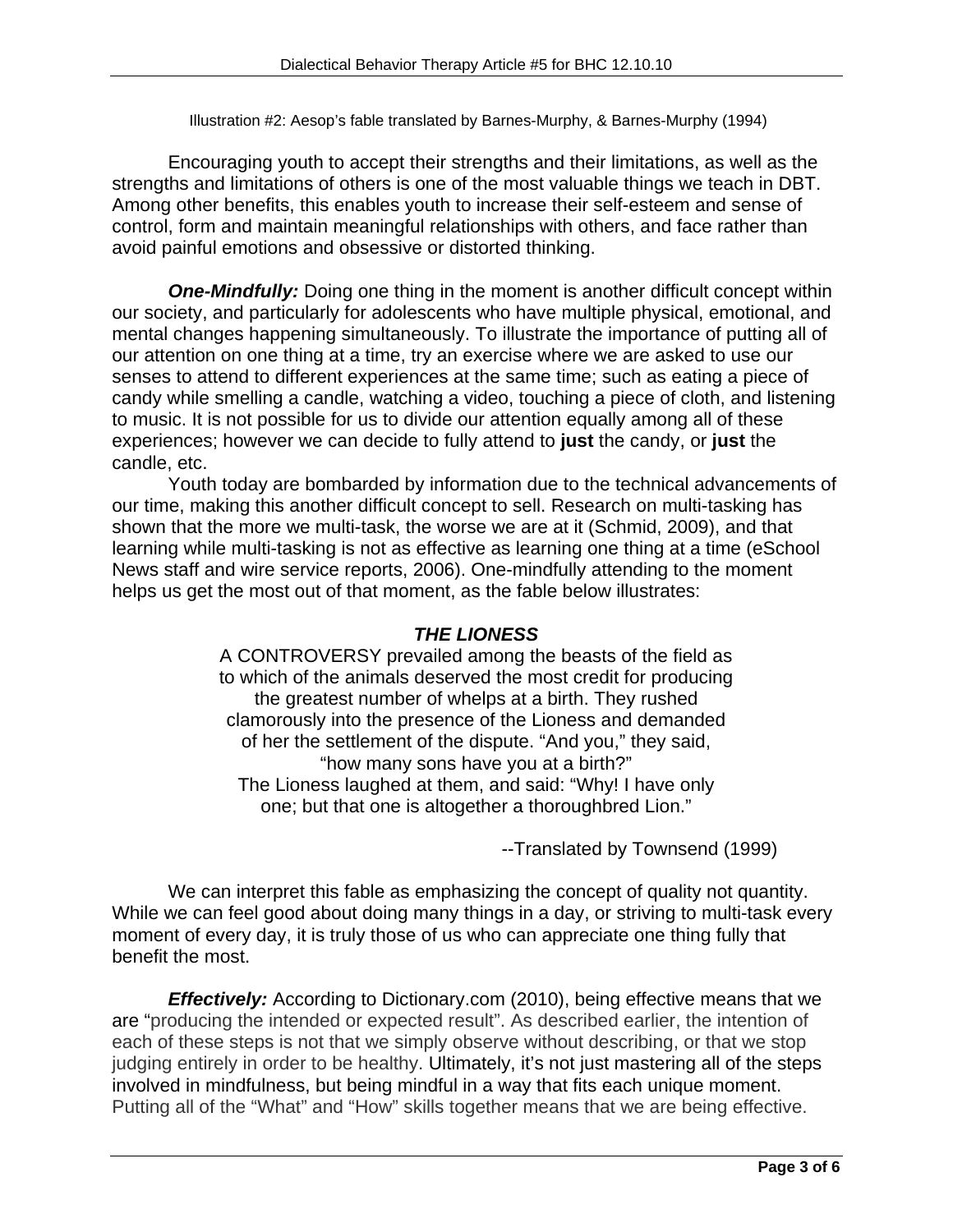Pulling together all of our energy and centering ourselves in the moment makes us one with the moment (Linehan, 1993). When we are one with the moment, we are the most effective in our current situation, doing just what is called for in that moment; no more and no less. The following fable can be interpreted as a warning against what happens when we are not fully grounded in the moment:

# **The Kites and the Swans**

THE KITES of olden times, as well as the Swans, had the privilege of song. But having heard the neigh of the horse, they were so enchanted with the sound, that they tried to imitate it; and, in trying to neigh, they forgot how to sing.

---Translated by Townsend (1999)

Being effective is the ultimate goal for youth. We want them to be in control of their emotions, thoughts, and reactions, rather than coming to believe that they are powerless over themselves. Being one in the moment means that we do not allow ourselves to respond to extraneous influences that are not relevant to that current moment, rather that we are meeting that moment's needs as effectively as possible.

# **Summary**

Mindfulness entails being fully aware of the present moment as much as possible. Grasping the concept of mindfulness is essential for enhanced application of the skills learned in DBT; however there are many barriers involved, such as developmental and societal issues, and the complicated nature of mindfulness. Linehan's (1993) "What" skills (Observe, Describe, and Participate), and "How" skills (Non-judgmentally, One-mindfully, and Effectively), are intended to assist individuals in living fully in the moment, and making "Wise mind" (See last month's column) decisions. Although the concept of mindfulness may seem too abstract for a young mind to comprehend, adolescents can learn to become more mindful through the use of metaphor, stories, or allegories such as Aesop's fables. The next two columns will focus on another module of DBT: Distress Tolerance.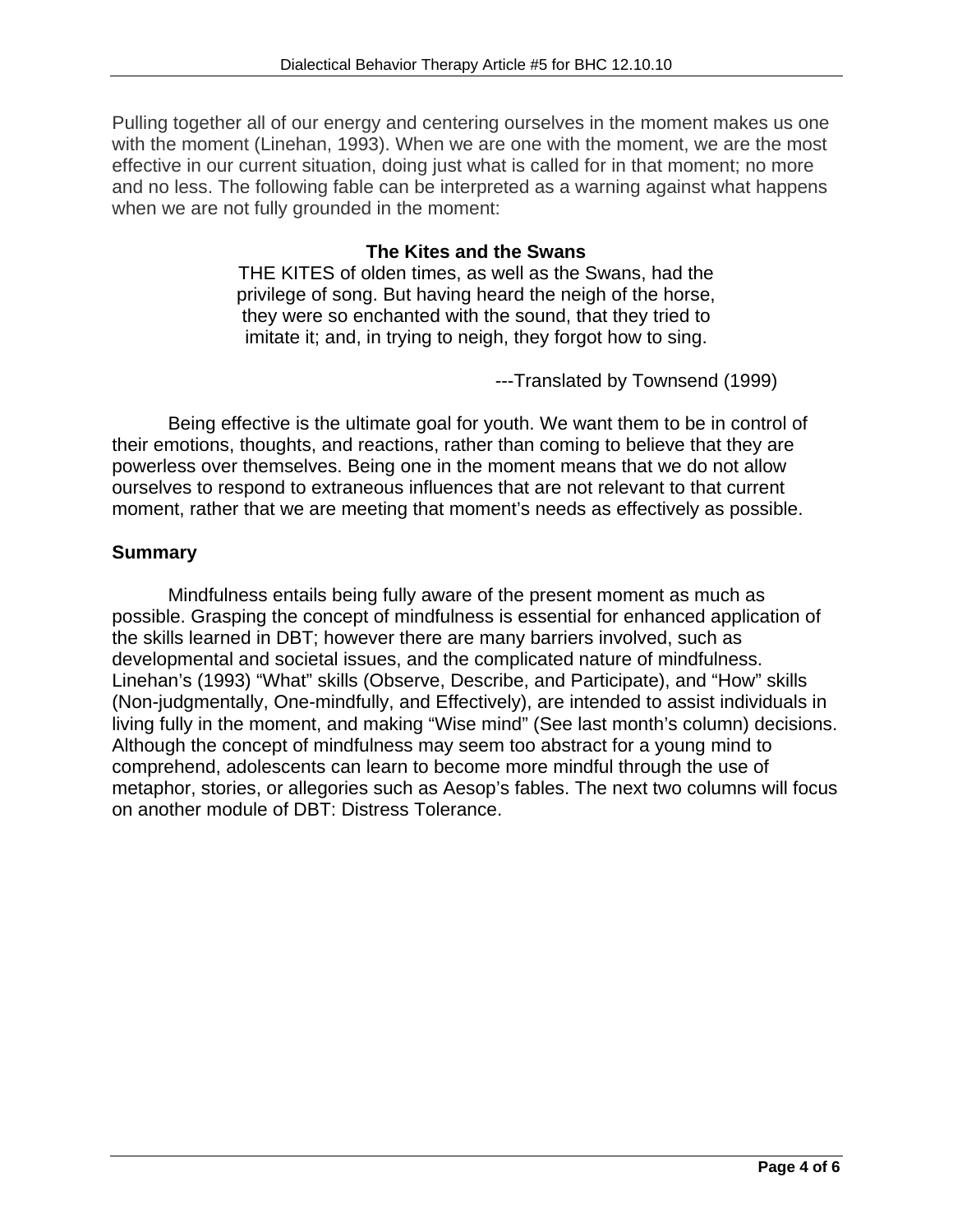| "What" Skills | "How" Skills     |
|---------------|------------------|
| Observe       | Non-judgmentally |
|               | One-Mindfully    |
|               | Effectively      |
| Describe      | Non-judgmentally |
|               | One-Mindfully    |
|               | Effectively      |
| Participate   | Non-judgmentally |
|               | One-Mindfully    |
|               | Effectively      |

Table #1: Applying the "What" and the "How" Skills of Mindfulness.